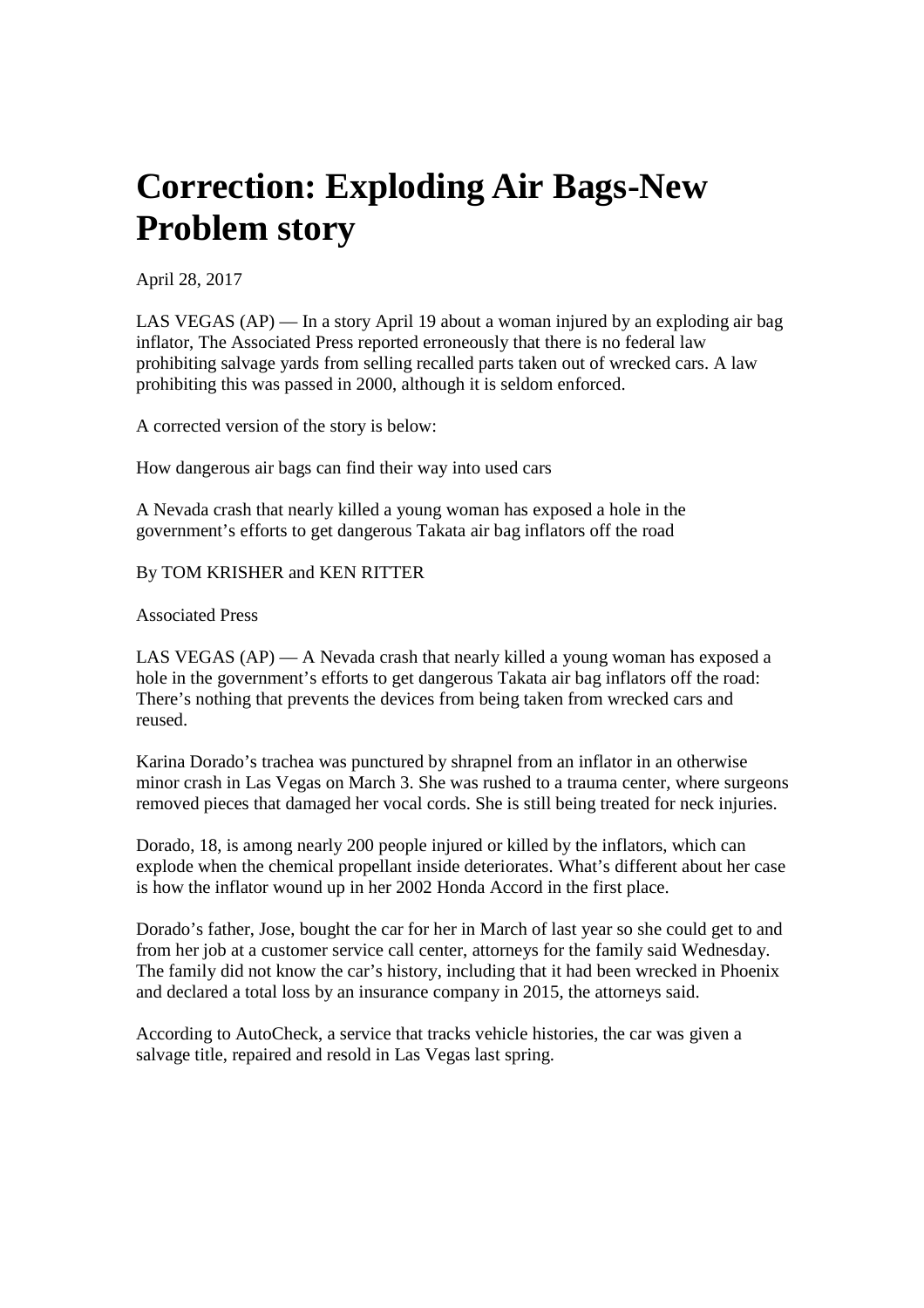Engineers from Honda inspected Dorado's car after the crash and traced the serial number from the blown-apart inflator to a 2001 Accord, which had been covered by a recall but never had the inflator replaced.

Honda spokesman Chris Martin said the air bag in the 2001 Accord must have been removed by a salvage yard, or perhaps stolen. Somehow it ended up at the shop that repaired the car eventually bought by the Dorados.

A federal law passed in 2000 prohibits salvage yards and others from selling recalled parts taken from wrecked cars for use in auto repairs. But the law is seldom enforced and there is no central database for salvage yards to check to see if parts have been recalled.

The National Highway Traffic Safety Administration says its efforts have been focused on educating the salvage and recycling industry about the prohibition, and it has the authority to enforce civil penalties against violators. There is no federal law against selling a used vehicle that contains a recalled part.

"What there should be is a program that prevents old air bags from being recycled," said Michael Brooks, acting director of the nonprofit Center for Auto Safety.

Carfax, another auto history tracking service, said it is unknown just how many cars are sold each year with salvage titles, but they number in the thousands.

At least 16 people have been killed by Takata inflators worldwide and more than 180 injured. The problem touched off the biggest automotive recall in U.S. history, with 69 million inflators recalled. About 100 million have been recalled globally. Takata has been fined and faces lawsuits, and it could be driven into bankruptcy.

Kent Emison, an attorney for the Dorado family, said that given the huge size of the Takata recall, millions of inflators are probably still in use and unaccounted for by authorities.

"People are not going to know until it's too late that they have a defective Takata air bag," he said.

The inflator that nearly killed Dorado was among the most dangerous made by Takata. In testing, inflators taken from older Hondas had a 50 percent chance of blowing apart, prompting the automaker and the National Highway Traffic Safety Administration to issue desperate pleas for people to get them replaced.

Unlike most other air bag makers, Takata used the chemical ammonium nitrate to create a small explosion to inflate the bags in a crash. But the chemical deteriorates over time when exposed to heat and humidity, causing it to burn too fast and blow apart a metal canister.